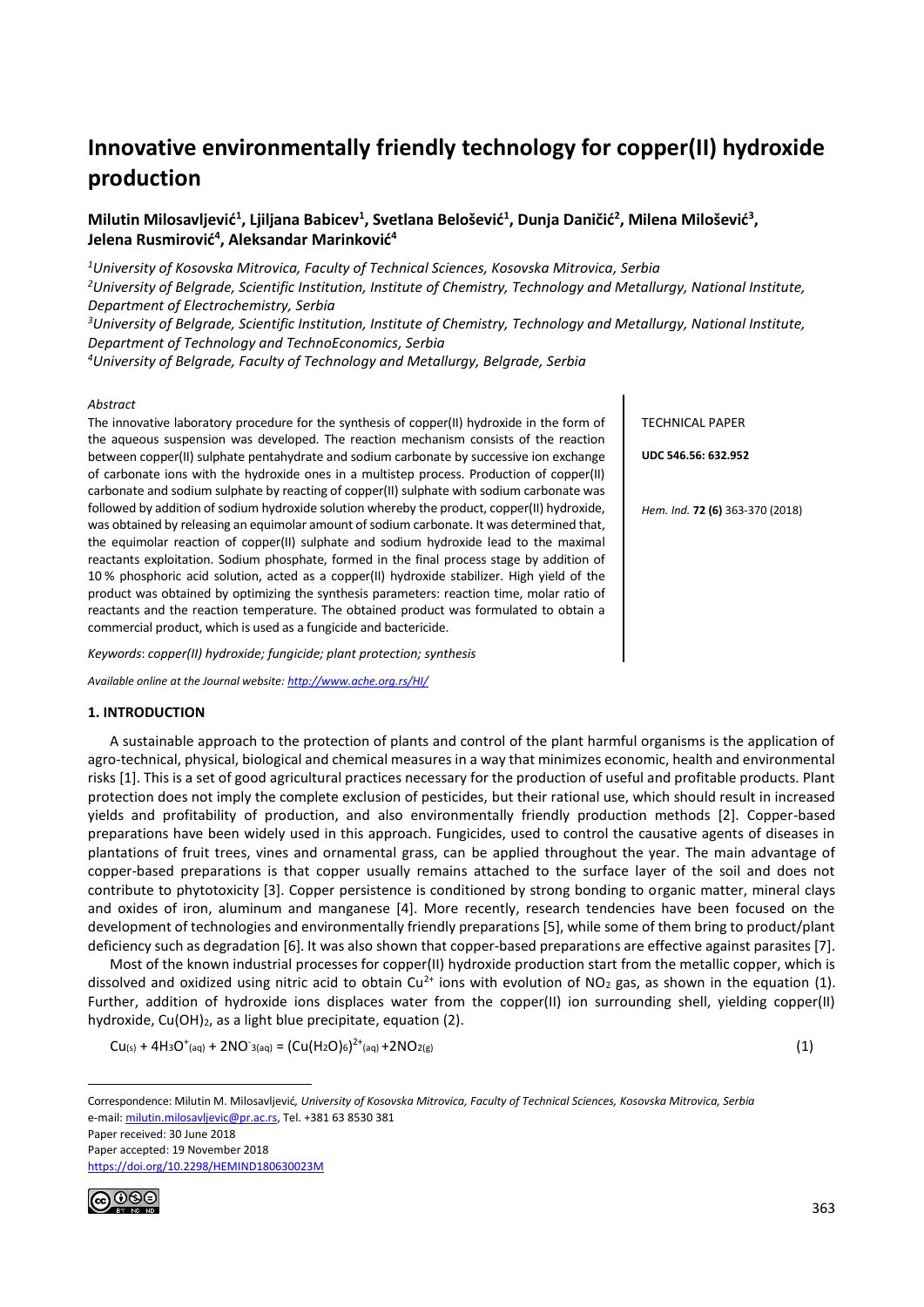$(Cu(H<sub>2</sub>O)<sub>6</sub>)<sup>2+</sup>(aq) + OH<sup>-</sup> = Cu(OH)<sub>2</sub>)(s) + 6H<sub>2</sub>O<sub>(l)</sub>$  (2)

At the industrial level, during the 17<sup>th</sup> and 18<sup>th</sup> century, copper(II) hydroxide was produced and used in pigments, such as verditer blue and Bremen green, as well as in production of ceramics and painting [8,9]. In a solution of ammonia, known as Schweizer's reagent, it can dissolve cellulose and it is therefore used in the production of rayon and cellulose fibers. It is also used in the aquarium industry for protecting fish from parasites, as an alternative to the Bordeaux mixture, fungicides and nematicides [10,11].

Copper(II) hydroxide is the best copper form to control these diseases, and the highest content of this compound is found in some commercial preparations such as Funguran-OH, Blauvit, Erevest, Cuprozin 35 WP, Champion WG 50, Cuproline, Kocide DF, Fungohem-SC, Blue Jet 50-DF *etc*. The fungicidal activity of copper-based compounds prevents formation/reproduction of pathogens exhibiting besides the fungicidal, also the bactericidal activity [19].

The main advantage of copper(II) hydroxide with respect to other copper-based formulations (*e.*g. Bordeaux mixture containing Cu(OH)<sub>2</sub> and CuSO<sub>4</sub>, copper based fungicides in the form of CuCl<sub>2</sub>·3Cu(OH)<sub>2</sub> and mixtures of CuO and Cu(OH)<sub>2</sub> is in the formation of a stable solid copper form with slow/controlled releasing behavior which exerts more effective impacts on the disease.

The available scientific and professional literature indicates an insufficient number of reports on the laboratory synthesis of this compound. Although effective methods for the preparation of  $Cu(OH)_2$  are available, there is still a necessity for evaluation of its storage and thermal stability, kinetic release behavior, activity, environmental impact etc. Under certain conditions (temperature,  $pH$ ), Cu(OH)<sub>2</sub> is thermodynamically unstable and gradually or rapidly undergoes to a more stable CuO form [20, 21]. The degradation of copper(II) hydroxide to CuO can be monitored by a number of methods, including X-ray diffraction and colorimetric methods. Knowledge about product stability, *i.e.* decomposition rate during storage, is an important parameter that is used for development of appropriate techniques for stabilization such as using aqueous solutions of phosphate and their salts [22].

Coper(II) hydroxide can be produced by adding sodium hydroxide (NaOH) to a dilute solution of copper(II) sulphate (CuSO4·5H2O) [16]. However, in this process, it often captures water in the crystal lattice, as well as impurities and NaOH. If ammonium chloride (NH4Cl) is added to the mentioned solution, a slightly cleaner product can be obtained [21]. An easy method to obtain Cu(OH)<sub>2</sub> is by electrolysis of water, which contains electrolytes such as sodium sulphate (Na<sub>2</sub>SO<sub>4</sub>) or magnesium sulphate (MgSO<sub>4</sub>), whereby old copper is used as the copper anode [23]. Synthesis of Cu(OH)<sub>2</sub> can be also carried out starting from the Na2Cu(OH)4 salt in a solid state. In order to prevent the formation of CuO from the Cu(OH)4<sup>2-</sup> complex during the synthesis process, the solution is diluted with a large amount of water. By this procedure, a solid crystalline product which crystallized relatively well, resulted in a valuable product [24]. Many of synthetic derivatives of Cu(OH)<sup>2</sup> have also been studied [25]. Copper(II) hydroxide can be used in a mixture with other biologically active compounds or agents for the formation of multi-component pesticides and fungicides, providing a wide range of agricultural protection [26]. Although many products are commercially available for these purposes, there is still a need for new ones that are more efficient, cheaper, less toxic and environmentally safe or have different modes of operation.

This paper describes a new environmentally friendly process for the synthesis of  $Cu(OH)_2$ , which is used as a fungicide and bactericide. This process consists of the reaction of copper(II) sulphate pentahydrate and sodium carbonate in the first step, followed by multistep process of carbonate ion exchange with hydroxide ion until an aqueous suspension of desired product is obtained. Reaction parameters such as reaction time, molar ratio of reactants and reaction temperature were varied in order to define an optimal laboratory procedure that was successfully scaled-up at industrial level.

# **2.EXPERIMENTAL PART**

#### **2. 1. Materials**

Sodium carbonate (*p.a.*, ACS reagent, 99.9 %), copper(II) sulphate pentahydrate (ACS reagent, ≥98.0 %), sodium hydroxide (ACS reagent, ≥97.0 %), and concentrated phosphoric acid (*p.a.* 75 %), Tensiofix LX Special (S.A. Ajinomoto OmniChem N.V., Belgium, ≥95.0 %), Supragil WP (Solvay, Belgium, ≥95.0 %) and kaoline (KaOLIN a.d. Valjevo) were kindly provided by the company H.I. Župa Kruševac (Serbia). All chemicals were used as received without further purification.

#### **2. 2. Synthesis of copper(II) hydroxide by an optimized laboratory procedure**

In the experimental work, the process of synthesis of copper(II) hydroxide was optimized with respect to synthesis parameters: reaction time (2-2.5 hours), molar ratio of reactants (CuSO4·5H2O:NaOH:Na2CO3=0.523-0.575:1.045--1.150:0.066-0.072) and reaction temperature (25-30 °C). Adjustment of the percentage of suspension in the product obtained to be in the range 5.0-6.0 % was performed as well. The production of the copper(II) hydroxide was carried

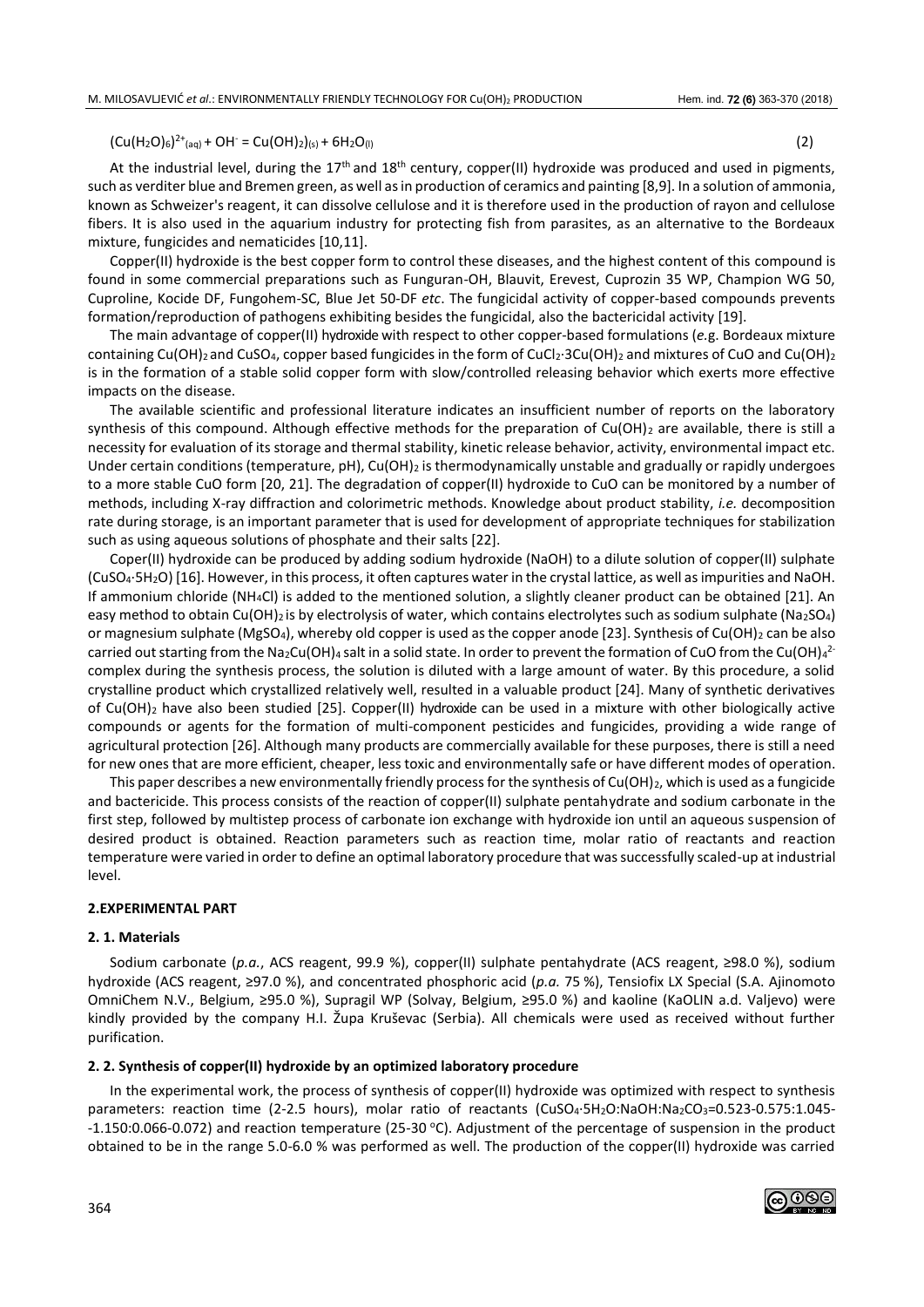out in four phases: the synthesis reaction of copper(II) hydroxide suspension, filtration and washing, drying, and grinding with introduction of additives to formulate the final commercial product.

General procedure for copper(II) hydroxide synthesis is as follow: in a three-necked round flask of 250 cm<sup>3</sup> equipped with a magnetic stirrer, condenser, thermometer and a dropping funnel, 7.0 g of 98 % (0.066 mol) sodium carbonate was dissolved in 74.0 cm<sup>3</sup> of water. Next, a 22 mass.% solution of copper(II) sulphate was prepared by dissolving 130.7 g of 98 % (0.523 mol) of copper(II) sulphate pentahydrate in 403.3 cm<sup>3</sup> of water, and a 14 % sodium hydroxide solution was obtained by dissolving 41.8 g of 98 % (1.046 mol) of sodium hydroxide in 251.1 cm<sup>3</sup> of water. After dissolution of sodium carbonate, 1/10 of the volume of the prepared copper(II) sulphate solution was added slowly, using a dropping funnel, for 10 minutes under mixing. The pH value of the reaction mixture, at this point was between 7.5 and 8. Hereafter, 1/10 of the volume of the 14 % solution of sodium hydroxide was added at once from a dropping funnel, and stirring was continued for 2 minutes. The pH of the reaction mixture was 13. Successive additions of 1/10 of the volume of the copper(II) sulphate solution for 10 minutes with mixing for 10 minutes, and then 1/10 of the volume of the 14 % sodium hydroxide solution followed by mixing for 2 minutes was performed until reactants were spent. In the course of reaction, the temperature was maintained at 30 °C and pH in the range from 7.5 to 8.5 using the NaOH solution or phosphoric acid. After that, the prepared phosphoric acid solution (12 cm<sup>3</sup> of 75 % H<sub>3</sub>PO<sub>4</sub> and 88 cm<sup>3</sup> of water) was added and the reaction mixture was further stirred for another 5 minutes. When the reaction was complete the pH value was found to be in the range from 7.5 to 8.5. The reaction mixture was filtered using a Buhner's funnel, and the solids were washed with water to reach a negative reaction to the sulphate ion and then dried at the temperature of 65  $\degree$ C to the moisture content below 1 %. The obtained product, copper(II) hydroxide, was analyzed for contents of copper, sulphate, carbonate, phosphate as well as the pH value.

#### **2. 3. Synthesis of copper(II) hydroxide at the industrial level**

The production of copper(II) hydroxide was performed in four phases. The first phase was the synthesis of copper(II) hydroxide in the reactor, followed by filtration of the obtained suspension, then drying of the filter cake and finally the fourth stage was simultaneous grinding and formulation of the final product. After the grinding phase and formulation, the product was packed in a designed packaging bag.<br> $\sqrt{\frac{N_{\text{aOD}}}{N_{\text{aOD}}}}$ 



*Figure 1. Schematic overview of the technological process for the production of copper(II) hydroxide*

Figure 1 presents the scheme of the industrial process for the production of copper(II) hydroxide and formulation to the commercial product BLAUVIT (H.I. Župa Kruševac, Serbia). First, a 22 % solution of copper(II) sulphate was prepared in the mixer 1, and a 14 % sodium hydroxide solution was prepared in the mixer 3, (Fig. 1). Sodium hydroxide and copper(II) sulphate solutions were prepared for multiple production batches and were collected in reservoir tanks 2 and 4. Using the pumps 5 and 7, the solutions were transferred to the dozers 6 and 8. In the reactor, sodium carbonate was dissolved in the required amount of water, after which, the 1/10 of the total amount of copper(II) sulphate solution from the dozer was added to the reactor 9 in the controlled manner for 10 minutes. Then, the required amount (1/10 of the total amount) of sodium hydroxide solution – (position 8, Fig 1.) was added at once and the reaction mixture was mixing for two minutes. Successive addition of copper(II) sulphate and sodium hydroxide was continued until the total of ten batches of reactants were added, and followed by neutralization with addition of required amount of phosphoric

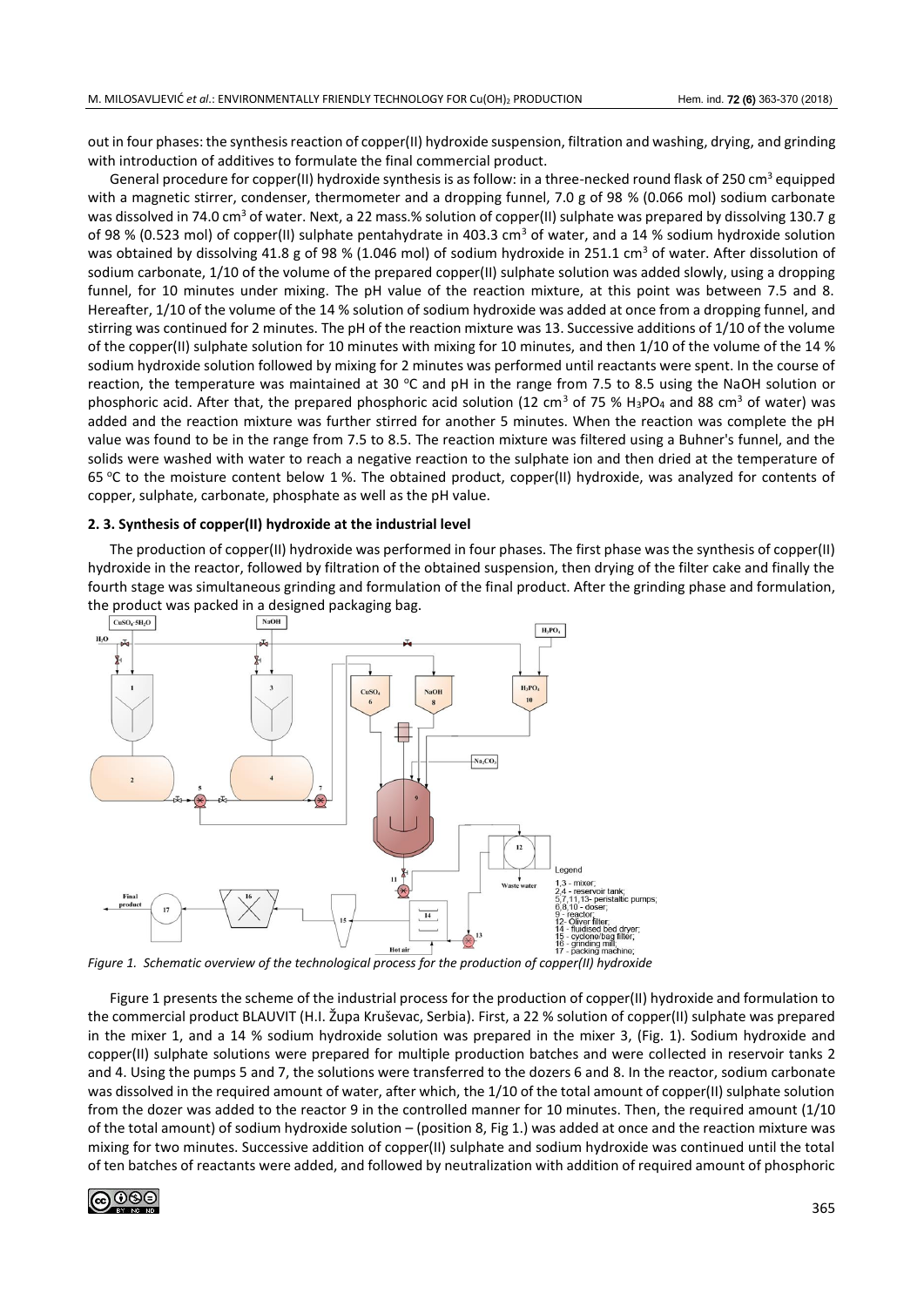acid solution from the dozer 10. Mixing was continued while controlling the pH between 7.5 and 8.5 using the NaOH solution or phosphoric acid.

After completion of the reaction, the reaction mixture was transferred using a pump 11, to the filtration device, *i.e.* continuous operation filter (Oliver filter) (position 12, Fig. 1). The obtained wet filter cake was transferred by a peristaltic pump 13, to a fluidized bed dryer 14. The particles from the dryer were collected in a cyclone and a bag filter (position 15, Fig. 1) into the collecting bags and were transported to the grinding and formulating mill 16, where the required quantities of fillers/additives were introduced and compounded to obtain the homogeneous product. The formulated BLAUVIT preparation was packed using a packing machine 17, (Fig. 1) and stored in the final product warehouse.

## **2. 4. Characterization methods**

Analysis of the obtained product was carried out by known analytical methods for the contents of copper, sulphate, carbonate, phosphate as well as the pH value.

Fourier transforms infrared spectroscopy (FTIR) spectra of the samples were recorded in absorbance mode using a Nicolet™ iS™ 10 FT-IR Spectrometer (Thermo Fisher SCIENTIFIC, USA) spectrometer with Smart iTR™ Attenuated Total Reflectance (ATR) Sampling accessories, within a range of 400-4000 cm<sup>-1</sup>, at a resolution of 4 cm<sup>-1</sup> and in 20 scan mode.

A laboratory pH meter, Mettler Toledo FE20/FG2 (Switzerland), with the accuracy of ±0.01 pH units, was used for pH measurements.

The copper content was determined according to Standard Method for the Examination of Water and Waste water [27], using an Atomic Absorption Spectrophotometer (Spectra AA 55 Varian - Flame mercury system FIAS-oven, USA).

The content of sulphate was determined according to a method described in literature. This method involves measurements of the turbidity formed (barium sulphate) when an aliquot of barium-chloride-gelatine reagent is added to an acidified sample [28].

Phosphate was determined by a colorimetric method using an UV-Vis spectrophotometer (Shimadzu 1700 UV/Vis spectrophotometer, Japan).

The carbonate content was determined by a standard titration method, where calcium and magnesium ions in the sample were sequestered upon the addition of disodium ethylenediamine tetraacetate (Na2EDTA). The end point of the reaction was detected by means of Eriochrome Black T indicator, which is red colored in the presence of calcium and magnesium and blue colored when the cations are sequestered [29,30].

#### **3. RESULTS AND DISCUSSION**

In this paper, an optimal laboratory procedure for the synthesis of copper(II) hydroxide was defined. In laboratory experiments, the reaction parameters such as reaction time, molar ratio of reactants and reaction temperature were defined. Also, based on the obtained laboratory results, the technology transfer to industrial synthesis was conducted in the company H.I. Župa Kruševac (Serbia).

The synthesis reaction was performed by the following mechanism: in the first step copper(II) sulphate reacted with sodium carbonate, according to the reaction:

 $\text{CuSO}_{4\text{(aq)}}+\text{Na}_{2}\text{CO}_{3\text{(aq)}}=\text{CuCO}_{3\text{(aq)}}+\text{Na}_{2}\text{SO}_{4\text{(aq)}}$  (3)

In the second step sodium hydroxide reacted with the resulting copper(II) carbonate to produce copper(II) hydroxide by generating an equimolar amount of sodium carbonate:

 $CuCO_{3(aq)} + 2NaOH(aq) = Cu(OH)_{2(s)} + Na_2CO_{3(aq)}$  (4)

Generated sodium carbonate reacted with a new portion of copper(II) sulphate producing copper(II) carbonates, and thus the reaction proceeded successively. Due to low solubility of the copper(II) hydroxide in water, at the end of reaction an aqueous suspension was obtained, and further processed by filtration, washing with plenty of water, dried and milled to a particle diameter below 70 microns. Concomitantly, in the course of milling, appropriate filler/additives (Tenziofix LX, Supragil WP and kaoline) were introduced to obtain commercial product - BLAUVIT.

The obtained results, related to optimization of the synthesis procedure of copper(II) hydroxide at the laboratory level, are shown in Table 1.

Based on the results presented in Table 1, it can be seen that the highest yields of 93.5 % and 93.2 % were obtained in the experiments **6** and **1**, respectively. In the experiment **1**, the molar ratio of reactants: CuSO4·5H2O: NaOH: Na2CO<sup>3</sup> was 1.0:2.0:0.125, while in the experiment 6 the excess of 10 % Na<sub>2</sub>CO<sub>3</sub> solution was used. In the experiment 4, excess of the copper(II) sulphate pentahydrate was used, and in the experiment **5** sodium hydroxide was added in excess. In both cases, lower yields were achieved, as compared to experiments **1** and **6**, due to the changes in reactant molar ratios. Using of copper(II) sulphate at a non-stoichiometric ratio results in the unfavorable effect on the product yield. Excess of sodium hydroxide negatively influences the formation of the product due to subsequent transformation of

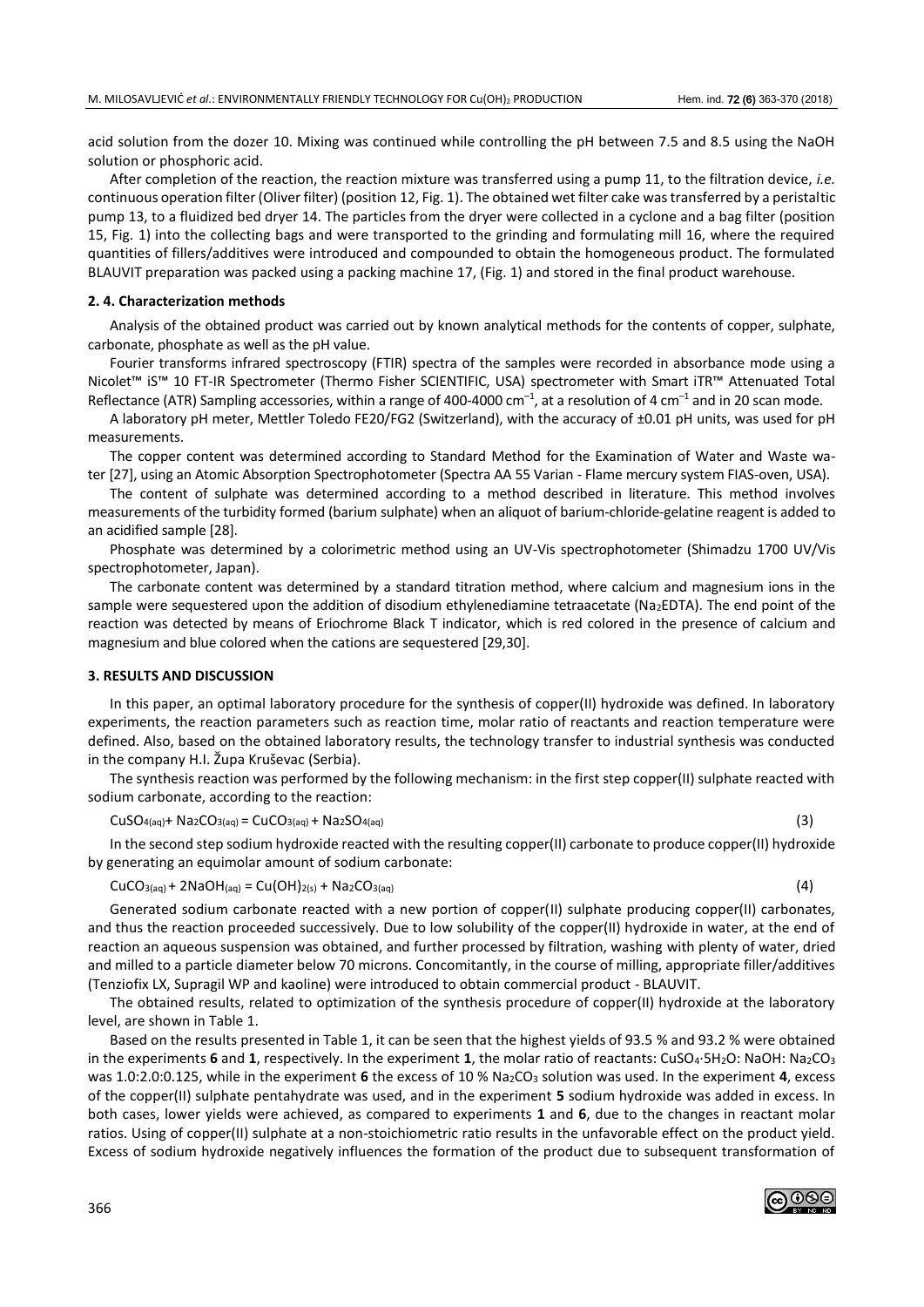the produced copper(II) hydroxide to copper(II) oxide, as shown by the equation (5). Higher amounts of sodium hydroxide contribute to a lower quality product, which has to be subsequently processed/purified to obtain quality according to customer/market demands. An alternative for solving the unfavorable effect of increased pH was achieved in two ways: i) sodium hydroxide addition to the reaction mixture was followed by immediate addition of copper(II) sulphate or ii) by controlled addition of both reactants by using flowmeters (or by using pH stat equipment). Black colored copper(II) oxide, as by-product, could be also formed if the reaction takes place at higher temperature, *e.g*. in experiment 2 (Table 1):

# $Cu(OH)_{2(s)} = CuO_{(s)} + H_2O_{(l)}$  (5)

|                |                                      | Molar ratio of reactants |                                 | Reaction                    | Reaction | Suspension, % |     |          | Yield, % |
|----------------|--------------------------------------|--------------------------|---------------------------------|-----------------------------|----------|---------------|-----|----------|----------|
| Exp.           | CuSO <sub>4</sub> ·5H <sub>2</sub> O | <b>NaOH</b>              | Na <sub>2</sub> CO <sub>3</sub> | temperature, <sup>o</sup> C | time, h  |               | рH  | Yield, g |          |
|                | 0.523                                | 1.046                    | 0.066                           | 30.0                        | 2.0      | 5.3           | 8.0 | 47.50    | 93.2     |
| $\overline{2}$ | 0.523                                | 1.046                    | 0.066                           | 45.0                        | 2.5      | 6.0           | 7.8 | 40.80    | 80.0     |
| 3              | 0.523                                | 1.046                    | 0.066                           | 25.0                        | 2.0      | 5.5           | 7.8 | 47.16    | 92.5     |
| 4              | 0.575                                | 1.046                    | 0.066                           | 28.0                        | 2.0      | 5.5           | 7.4 | 44.36    | 87.0     |
| 5              | 0.523                                | 1.150                    | 0.066                           | 28.0                        | 2.0      | 5.5           | 8.2 | 43.85    | 86.0     |
| 6              | 0.523                                | 1.046                    | 0.072                           | 27.0                        | 2.0      | 5.3           | 8.0 | 47.67    | 93.5     |
| 7              | 0.523                                | 1.046                    | 0.060                           | 28.0                        | 2.5      | 5.3           | 8.0 | 45.89    | 90.0     |
|                |                                      |                          |                                 |                             |          |               |     |          |          |

*Table 1. Results of copper(II) hydroxide synthesis under different reaction conditions*

For these reasons, it was necessary to control the temperature of the reaction mixture in the range between 25-30 °C. If, however, CuO is produced, it is necessary to add a diluted solution (25 %) of sulphuric acid into the reaction mixture, which dissolves impurities by formation of  $(Cu(H_2O)_6)^{2+}$  ions, as shown in equation (6):

 $CuO_{(s)} + 2H_3O^+(aq) + H_2O_{(l)} = (Cu(H_2O)_6)$  $2^{2+}$ (aq) (6)

Upon addition of sodium carbonate this ion produces copper(II) carbonate which subsequently reacts with sodium hydroxide resulting in copper(II) hydroxide formation. In that way, in case of tapping the system from stationary work, it is possible to transform generated copper(II) oxide into copper(II) carbonate by applying the simple presented methodology.

The results of analysis of copper(II) hydroxide products obtained under the experimental conditions, shown in Table 1, obtained at laboratory level is given in Table 2. All synthesis procedures were designed to obtain a product of commercial value which contains  $Cu^{2+}$  ion in the range from 55 to 60 % in the final formulation.

| Table 2. Contents of copper, sulphate, carbonate, phosphate and moisture, pH values and the yield of copper(II) hydroxide under the |  |
|-------------------------------------------------------------------------------------------------------------------------------------|--|
| experimental conditions shown in Table 1                                                                                            |  |

|            | Content, % |                              |                              |                 |          |  |  |  |  |  |
|------------|------------|------------------------------|------------------------------|-----------------|----------|--|--|--|--|--|
| Experiment | $Cu2+$     | SO <sub>4</sub> <sup>2</sup> | PO <sub>4</sub> <sup>2</sup> | CO <sub>3</sub> | Moisture |  |  |  |  |  |
|            | 60.9       | 0.3                          | 3.0                          | 3.5             | 0.9      |  |  |  |  |  |
|            | 54.1       | 0.4                          | 3.1                          | 3.6             | 0.9      |  |  |  |  |  |
|            | 59.7       | 0.4                          | 3.2                          | 3.5             | 0.8      |  |  |  |  |  |
|            | 59.8       | 0.3                          | 3.6                          | 3.2             | 0.9      |  |  |  |  |  |
|            | 55.0       | 0.3                          | 3.5                          | 3.1             | 0.8      |  |  |  |  |  |
|            | 60.1       | 0.3                          | 3.3                          | 4.1             | 0.8      |  |  |  |  |  |
|            | 60.3       | 0.4                          | 3.2                          | 3.0             | 0.8      |  |  |  |  |  |

The obtained results, presented in Table 3 indicate that the most favorable range of parameters of synthesis are: an equimolar ratio of reactants CuSO<sub>4</sub>·5H<sub>2</sub>O:NaOH:Na<sub>2</sub>CO<sub>3</sub> = 1.0:2.0:0.125, reaction temperature 25-30 °C, reaction time of 2 hours, and pH-value of the suspension controlled in the range 7.5-8.5. The resulting suspension content of copper(II) hydroxide was adjusted in the final suspension to be in the range from 5.0 to 6.0 %. In synthesis processes at laboratory conditions this parameter was found to be in the range 5.3-5.5 %. This operational parameter was adjusted in order to achieve better reactor productivity at industrial conditions, which ultimately defines the physical volume of production for one batch. Further, the percentage of suspension in the product obtained, i.e. in the reaction mixture at the end of the reaction, is very important for continuous filtration using the Oliver filter in the industrial production. Adaptation of the laboratory synthesis, where more concentrated suspensions are easier to filter with less water needed for filter cake for removal of sulphates, was performed with the aim to adjust operational feasibility at the industrial level. It was found that the most economical approach was to obtain the product at 5.0-6.0 % aqueous suspension at the end of reaction. At higher concentrations, density of the reaction mixture increased rapidly, which prevented efficient mixing resulting in an inhomogeneous product.

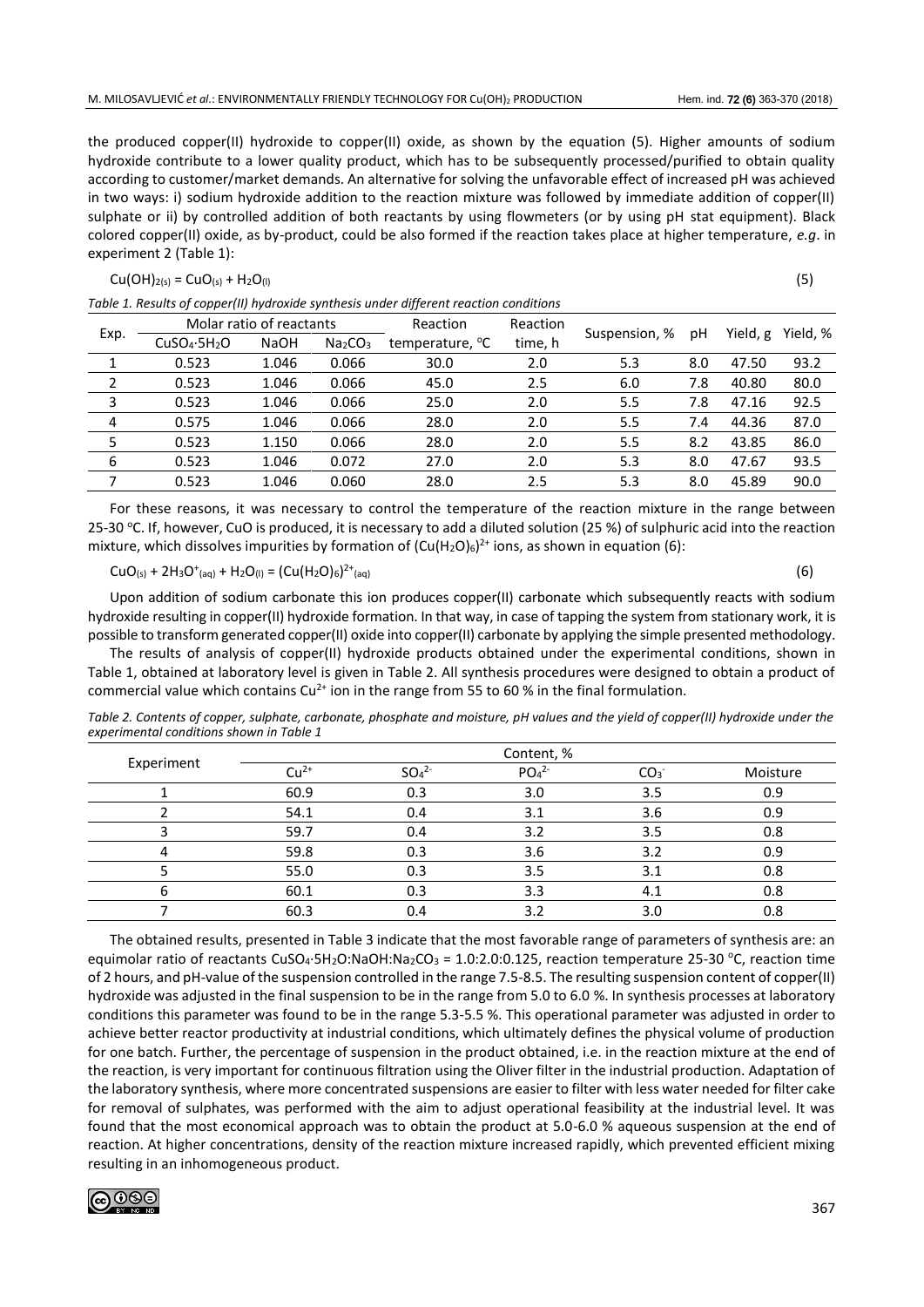Considering presented results, it could be concluded that the obtained product was of a good quality indicating that the technology could be implemented at the industrial level. The content of copper was within of the optimal limits, which is important from the point of view of the application as a finished commercial product. Emulsifier and dispersant, Tensiofix LX Special and Supragil WP, respectively, and kaolin filler were added in the range from 15 to 17 % to the formulated product.

The percentage of copper in the products obtained is quite uniform (Table 2), except in the experiment **5**, where the excess sodium hydroxide was used, as well as in the experiment **2**, where the reaction was performed at an elevated temperature. In these cases, copper(II) oxide was formed, which is undesirable in the final product, so that the resulting solids from these two experiments cannot be further used without additional processing. Contents of phosphate, carbonate and sulphate were optimal in all experiments, indicating that the obtained filter cake can be further dried to decrease moisture content to less than 1 %. Results of FTIR analysis of copper(II) hydroxide obtained in the experiments **1-7** confirmed successfulness of the synthesis process. Bands at 700 cm<sup>-1</sup> and 3426 cm<sup>-1</sup>, originating from the Cu-O and O-H stretching vibrations, respectively, were observed.

Copper(II) hydroxide is thermodynamically unstable, and partial decomposition occurs as a result of inadequate synthesis conditions, impurities, and ambient conditions/exposure to factors which influence this transformation. Increased temperature is a well-known factor which contributes to promotion of the decomposition of copper(II) hydroxide to copper(II) oxide. Weiser *et al.* [31] reported that under otherwise constant conditions, the rate of transformation of copper(II) hydroxide to copper(II) oxide is higher, the smaller the crystals of copper(II) hydroxide are. The authors also found that copper(II) hydroxide gels, prepared by addition of alkali in a slight excess to a cupric salt solution, decompose even at room temperature and even a trace of alkali accelerates the decomposition [31]. In the present study, copper(II) hydroxide was stabilized using water-soluble phosphate, which was mixed with water dispersion containing the product under mechanical stirring (by a propeller or turbine type stirrer) to ensure good homogenization. The materials can be combined in any order applicable at installed equipment, but mixing may be facilitated by adding the copper(II) hydroxide to a water-soluble phosphate. The water-soluble phosphate could be fully or partially dissolved in water before adding the copper(II) hydroxide. Generally, it is preferred to achieve complete dissolution prior to copper(II) hydroxide addition to ensure efficient copper(II) hydroxide particle surface treatment/surface reaction (precipitation at the molecular level) without reactant residues in solution. Also, efficient agitation/mixing of the reaction mixture in the course of addition provides good contact between copper(II) hydroxide particles and water-soluble phosphate to obtain minimal phosphate coverage at the highest stabilization effect. The stabilization of copper(II) hydroxide was performed mostly at ambient temperature, *i.e.* in the range from 20 to 25 °C, as the most convenient [32].

Because of these facts, at the end of the reaction, a solution of phosphoric acid was added in an equivalent amount to  $\frac{1}{2}$  of the portion of sodium hydroxide 1.046/2 (0.523 mol), whereby the sodium phosphate played the role of stabilizer in the final product.

Results of optimized laboratory procedure were used in a scale-up procedure at industrial production, by performing five batch syntheses, to evaluate successfulness of technology transfer as well as reproducibility of the obtained results. Detailed description of the technology is presented in section 2.3. The quantities of reactants, used in all batches, are as follow: water 600 l (reactor of 10 m<sup>3</sup>), 50 kg Na<sub>2</sub>CO<sub>3</sub> (98 %), 3800 l of 22 % copper(II) sulphate solution (density 1.160 g cm<sup>-3</sup>) (gradual addition of nine portions of 400 l, and the last of 200 l), 2000 liters of 14 % NaOH solution (density 1.153 g cm<sup>-3</sup>), and 100 l of 10 % phosphoric acid solution. The contents of copper, sulphate, carbonate, phosphate amounts and moisture in the copper(II) hydroxide obtained at the industrial level, as well as in the final product - BLAUVIT are presented in Table 3.

|       | Cu(OH) <sub>2</sub> <sup>a</sup> |     |                 |                 |                  |        |        |       | Formulated preparation, BLAUVIT <sup>b</sup> |                         |    |      |                |
|-------|----------------------------------|-----|-----------------|-----------------|------------------|--------|--------|-------|----------------------------------------------|-------------------------|----|------|----------------|
| Batch | Content, %                       |     |                 |                 |                  | Yield, | Yield. |       |                                              |                         |    |      |                |
|       | Cu                               | PO4 | CO <sub>3</sub> | SO <sub>4</sub> | H <sub>2</sub> O | рH     | kg     | %     | Weight, kg                                   | Cu content, Wetability, |    | pHd  | Bulk density,  |
|       |                                  |     |                 |                 |                  |        |        |       |                                              | %                       |    |      | $kg \, m^{-3}$ |
|       | 60.8                             | 5.7 | 5.6             | 0.8             | 1.42             | 8.4    | 352    | 92.88 | 420                                          | 50.1                    | 60 | 8.45 | 418.1          |
|       | 60.5                             | 6.4 | 6.3             | 0.8             | 1.72             | 8.3    | 346    | 91.30 | 425                                          | 50.3                    | 55 | 8.50 | 420.1          |
| 3     | 59.3                             | 6.2 |                 | 15              | 1.37             | 8.4    | 348    | 91.80 | 423                                          | 50.2                    | 48 | 8.70 | 422.1          |
| 4     | 59.0                             | 6.6 |                 | 2.8             | 1 51             | 8.3    | 356    | 94.00 | 419                                          | 51.0                    | 50 | 8.30 | 420.0          |
| 5     | 59.5                             | 6.6 | 7.9             | 6               | .39              | 8.1    | 351    | 92.60 | 421                                          | 50.7                    | 49 | 8.43 | 419.2          |

*Table 3 Results of the industrial production of BLAUVIT preparation*

<sup>a</sup> yield of reaction calculated according to the copper content; <sup>b</sup> obtained formulated BLAUVIT with copper content of 50.5±0.04 % (The difference between weight of Blauvit and Cu(OH)<sub>2</sub> are due to fillers addition such as Tenziofix LX, Supragil WP and kaoline);  $c$  wettability of material ready to use;  $d$  pH of dispersion

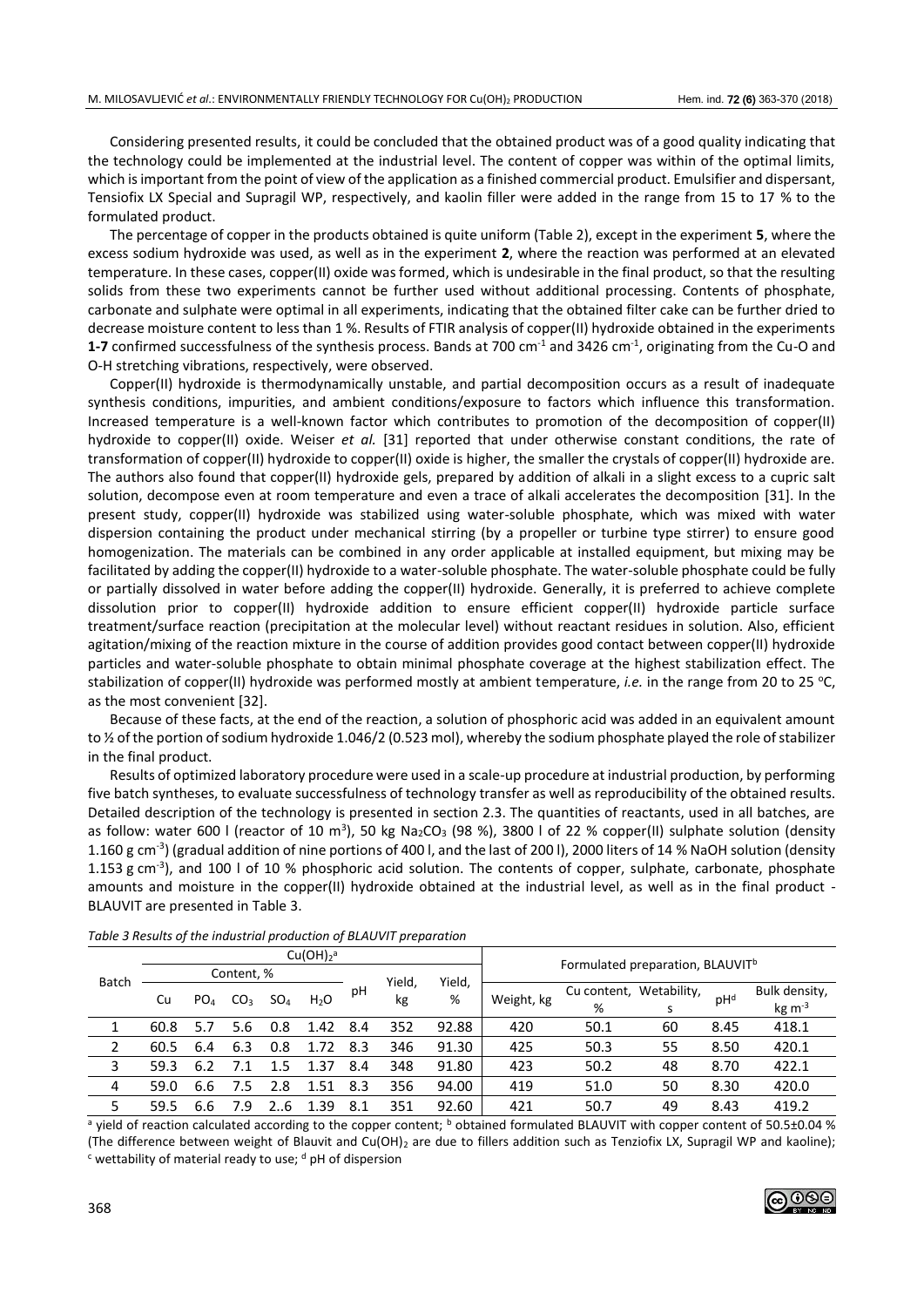Based on the results shown in Table 3, it can be concluded that high yields of produced copper(II) hydroxide concentrates, as well as of the formulated BLAUVIT preparation have been obtained. According to the specification of the formulated product, which is declared as a 50±1 % copper content, precise formulations of 50.5±0.4 % have been achieved in the industrial production. Physical parameters were within the limits of the allowed values, so the synthesized preparation was commercially packaged and put up for sale. It is used in plantations of grapevine for the suppression of the causative agents of Phytophthora infestans in the concentration of 0.35 to 0.40 % (35 to 40 g per 10 liters of water).

#### **4. CONCLUSION**

The described laboratory procedure for the synthesis of copper(II) hydroxide products in this paper defines optimal reaction conditions and the obtained product is of high purity. The synthesis reaction took place in the aqueous environment under mild reaction conditions. Reproductive results of synthesis under laboratory conditions were confirmed at the industrial level. The formulated preparation, was of high quality indicating that it can be used as a fungicide and bactericide with preventive action. Based on the obtained procedure, BLAUVIT, a commercial product is distributed on the market in the form of a blue wettable powder.

Acknowledgements: *The authors acknowledge financial support from the Ministry of Education, Science and Technological developments of the Republic of Serbia, Projects No. 172013 and 172057.* 

#### **REFERENCES**

- [1] Knodel JJ, Beauzay P, Friskop A, Markell S. Integrated Pest Management in North Dakota. [https://www.ag.ndsu.edu/pub](https://www.ag.ndsu.edu/publications/crops/ipm-basics-integrated-pest-management-innorth-dakota-agriculture)[lications/crops/ipm-basics-integrated-pest-management-innorth-dakota-agriculture.](https://www.ag.ndsu.edu/publications/crops/ipm-basics-integrated-pest-management-innorth-dakota-agriculture) Accessed November 23, 2018.
- [2] Veličković M, Golijan J. Koncept integralne zaštite jabuke i kruške. *J. Agric. Sci.* 2015; 60: 381-393. (in Serbian)
- [3] Brun L. *Etude de l'accumulation, de la biodisponiblite et de la phytotoxicite ducuivre dans des sols viticoles de l'herault*. These de 3cmc Cycle., Montpelier, Universite de Montpelier, France; 1998. (in French)
- [4] Parat C, Chaussod R, Levegue J, Dousset S, Andreux F. The relationship between copper accumulated in vineyard calcareous soils and organic matter and iron. *Eur J Soil Sc.* 2002; 53: 663-669.
- [5] Valaž J, Aćimović S, Aleksić G, Bodroža M, Cvetković B. Ispitivanje mogućnosti suzbijanja *Venturia inaegualis* ekološki prihvatljivim preparatima. *Pestic fitomed*. 2010; 25: 335-342. (in Serbian)
- [6] Tomašević A. *Prilog proučavanju mehanizama fotodegradacije karbonatnih pesticida*. Beograd, Univerzitet u Beogradu, Tehnološko-metalurški fakultet; 2010: 226. (in Serbian)
- [7] Arsenijević M, Bolaž J, Popović T. Apiognomoniozna plamenjača lišća i mladara i izumiranje grančica i grana ("*antraknoza"* platana). *Zašt Bilja.* 2005; 56: 251-254. (in Serbian)
- [8] Thomas JS. Modern Paints Uncovered. In: *Proceedings from the Modern Paints Uncovered Symposium*. London, England, 2006, pp. 3-16.
- [9] Berrie HB. *Artists' Pigments: A Handbook of Their History and Characteristics*. Washington, Archetype books, 2007.
- [10] Babović M, Sekulić R. *Zaštita bilja*. Beograd, Zavod za udžbenike; 2010. (in Serbian)
- [11] Pscheidt JW, Ocamb CM. *Pacific Northwest Plant Disease Control Handbook*. Corvallis, Oregon State University; 1999.
- [12] Orešković Z, Gašić S. Bordovska čorba uporedna ispitivanja različitih formacija. *Pestic fitomed*. 2005; 20: 255-259. (in Serbian)
- [13] Bagi F, Bordnar K. *Fitofarmacija*. Novi Sad, Univerzitet u Novom Sadu, Poljoprivredni fakultet; 2012. (in Serbian)
- [14] Gašić S, Elezović L. Perspektive razvoja, formulacija pesticida i njihova primena. *Pestic fitomed.* 1993; 8: 97-102. (in Serbian)
- [15] Grahovac M, Inđić D, Lazić S, Vuković S. Biofungicidi i mogućnosti primene u savremenoj poljoprivredi. *Pestic i fitomed*. 2009; 24: 245-2588. (in Serbian)
- [16] Inđić D, Vuković S. *Praktikum iz fitofarmacije (fungicidi i zoocidi)*. Novi Sad, Univerzitet u Novom Sadu, Poljoprivredni fakultet; 2012. (in Serbian)
- [17] Sekulić J, Jeličić S. Sredstva za zaštitu bilja u prometu u Srbiji 2013. *Biljni lekar*. 2013; 41: 1-2. (in Serbian)
- [18] Šovljanski R, Lazić S. *Osnovi Fitofarmacije*. Novi Sad, Univerzitet u Novom Sadu, Poljoprivredni fakultet; 2007. (in Serbian)
- [19] McBeen C. *The Pesticide Manual*. 16th ed., Farnham, British Crop Protection Council; 2012.
- [20] Henmi H, Hirayama T. Thermal decomposition of basic copper carbonate CuCO<sub>3</sub>·Cu(OH)<sub>2</sub> in carbon dioxide atmosphere (0-50 atm). *Termochim Acta*. 1985; 96: 145-153.
- [21] Cudennec Y, Lecerf A. The transformation of Cu(OH)<sub>2</sub> into CuO, revisited. *Solid State Sci.* 2003; 5: 1471-1474.
- [22] Komorowska-Kulik J*.* Otrzymywanie wodorotlenku miedziowego fungicydu dla rolnictwa. *Zeszyty Naukowe. Chemia / Politechnika Śląska.* 2001; 142: 59-66. (in Polish)
- [23] Patnaik P. *Handbook of Inorganic Chemicals*. New York, McGraw-Hill; 2002.
- [24] Cudennec Y, Lecerf A, Gerault Y. Synthesis of Cu(OH)<sup>2</sup> and CuO by soft chemistry. *Eur J Solid State Inorg Chem*. 1995; 32: 1013- 1022.